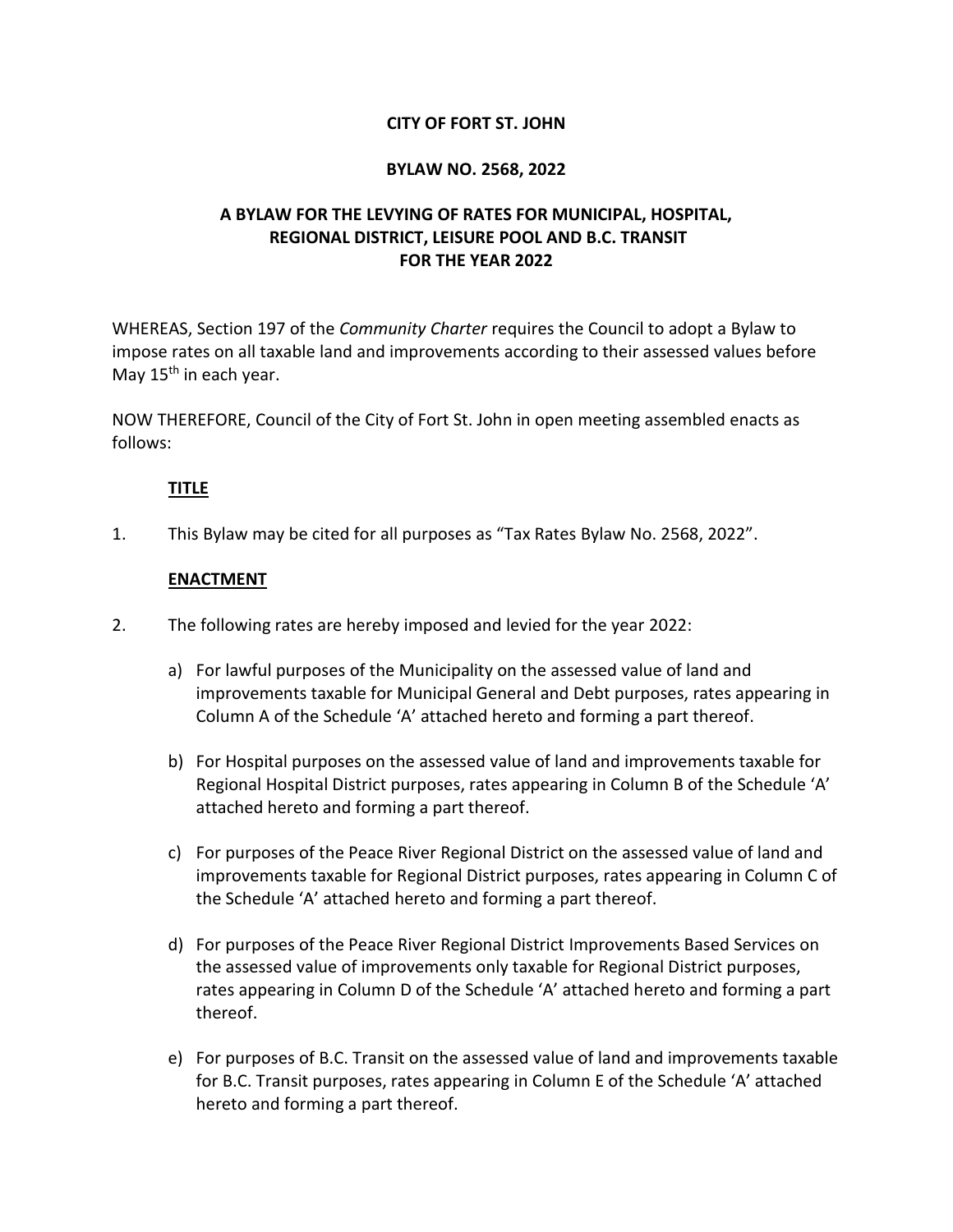

**Tax Rates Bylaw No. 2568, 2022 Page 2** 

READ FOR THE FIRST THREE TIMES THIS 25<sup>th</sup> DAY OF APRIL, 2022

ADOPTED THIS 9<sup>th</sup> DAY OF MAY 2022

GORD KLASSEN BONNIE MCCUE ACTING MAYOR **CORPORATE OFFICER**